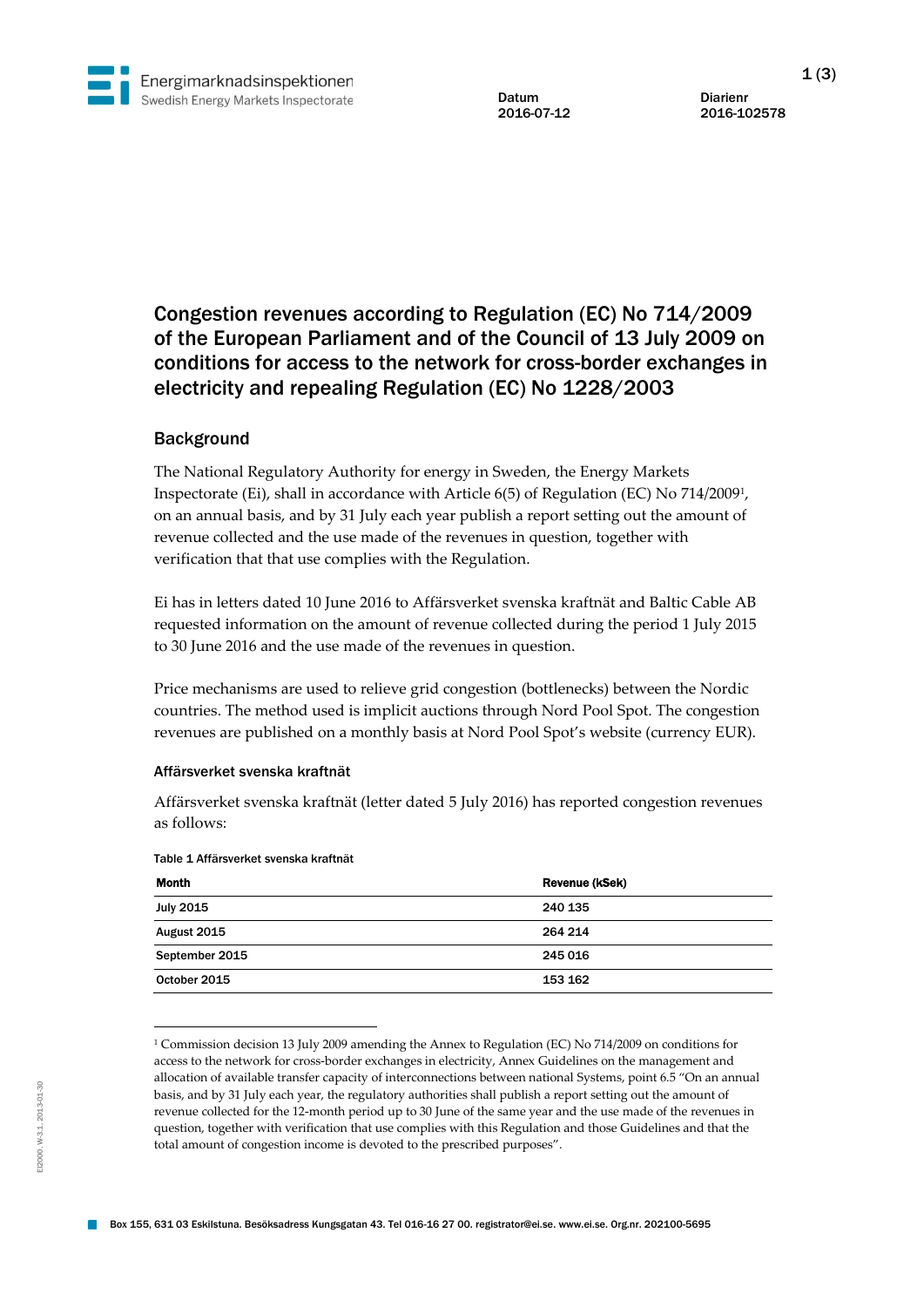Datum Diarienr<br>
2016-07-12 2016-10

2016-102578

| <b>Month</b>      | Revenue (kSek) |
|-------------------|----------------|
| November 2015     | 138928         |
| December 2015     | 262 348        |
| January 2016      | 211 347        |
| February 2016     | 116 906        |
| <b>Mars 2016</b>  | 128 555        |
| <b>April 2016</b> | 64 419         |
| May 2016          | 66 444         |
| June 2016         | 131 353        |
| <b>Total</b>      | 2022827        |

### Baltic Cable AB

Baltic Cable AB (letter dated 5 July 2016) has reported congestion revenues as follows:

| <b>Table 2 Baltic Cable</b> |                |
|-----------------------------|----------------|
| Month                       | Revenue (kSek) |
| <b>July 2015</b>            | 55 230         |
| August 2015                 | 42 994         |
| September 2015              | 5844           |
| October 2015                | 41720          |
| November 2015               | 11709          |
| December 2015               | 12 536         |
| January 2016                | 11 300         |
| February 2016               | 10 559         |
| <b>Mars 2016</b>            | 10 255         |
| <b>April 2016</b>           | 5995           |
| May 2016                    | 9357           |
| Juni 2016                   | 16 676         |
| <b>Total</b>                | 234 175        |
|                             |                |

## The use of collected congestion revenues

According to Affärsverket svenska kraftnät, collected revenues have been used to finance electricity grid reinforcements and that the purpose of the reinforcements is to reduce existing bottlenecks, guarantee the actual availability of the allocated capacity and maintain or increase interconnection capacities through network investments.

Ei can conclude from the information presented by Affärsverket svenska kraftnät that the use of the collected revenues complies with the Regulation. Ei has therefore not found any reason to further investigate Affärsverket svenska kraftnät's use of collected congestion revenues for the above mentioned period.